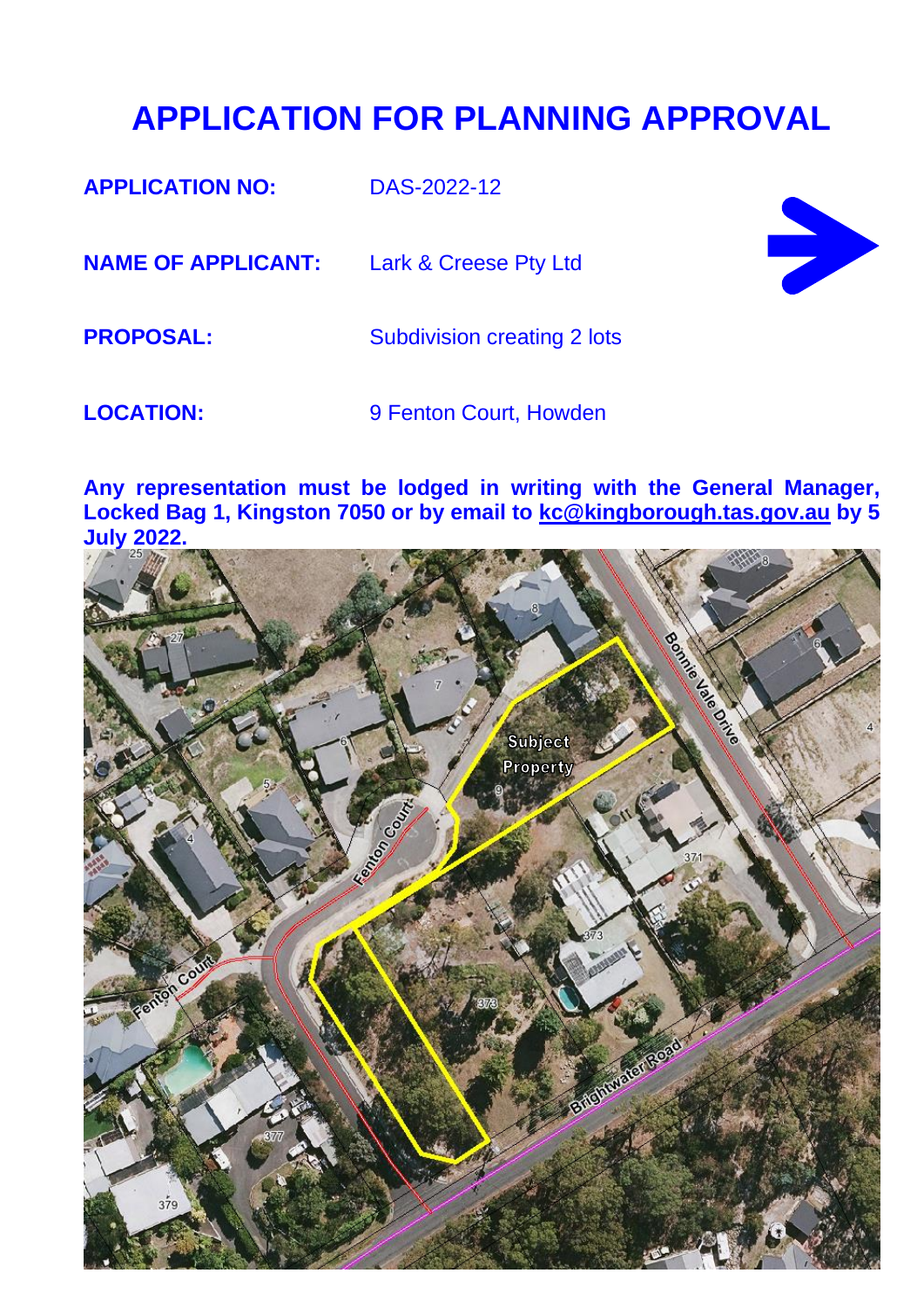## **DEVELOPMENT APPLICATION**

| <b>Application Number:</b>           | DAS-2022-12                 |
|--------------------------------------|-----------------------------|
| <b>Proposed Development:</b>         | Subdivision creating 2 lots |
| Location:                            | 9 Fenton Court, Howden      |
| <b>Applicant:</b>                    | Lark & Creese Pty Ltd       |
| <b>Responsible Planning Officer:</b> | <b>Timothy Donovan</b>      |
|                                      |                             |

#### **Associated Documents:**

The following information regarding the application is available at Council offices:

- Application form
- Certificate of Title
- Planning Submission
- Bushfire Hazard Assessment and Plan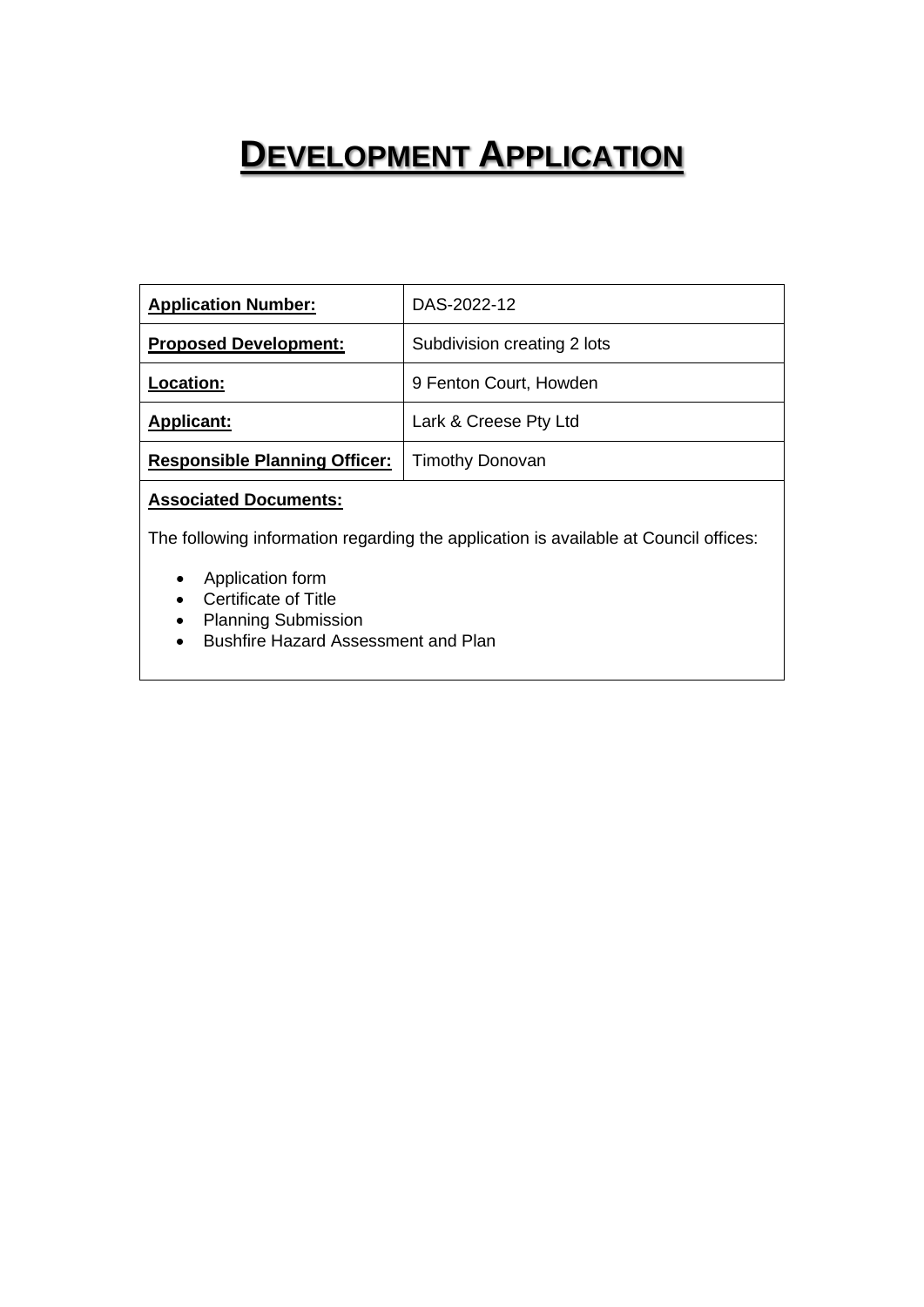# LARK & CREESE Pty Ltd

*Land & Engineering Surveyors*

**62 Channel Highway, Kingston 7050 Ph. 62296563 Email:info@larkandcreese.com.au Web: www.larkandcreese.com.au**

## DEVELOPMENT APPLICATION -SUBDIVISION-